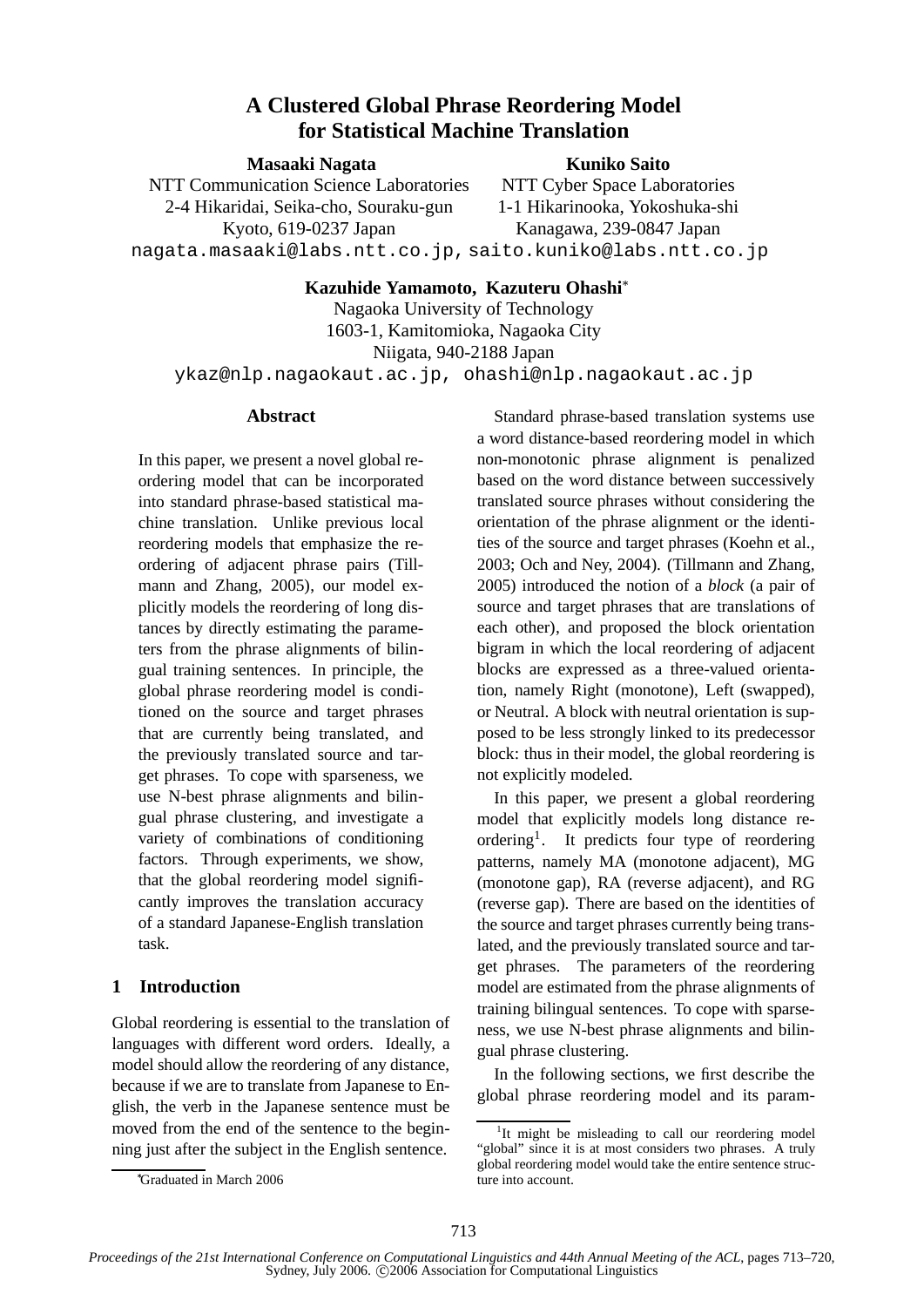eter estimation method including N-best phrase alignments and bilingual phrase clustering. Next, through an experiment, we show that the global phrase reordering model significantly improves the translation accuracy of the IWSLT-2005 Japanese-English translation task (Eck and Hori, 2005).

### **2 Baseline Translation Model**

In statistical machine translation, the translation of a source (foreign) sentence  $f$  is formulated as the search for a target (English) sentence  $\hat{e}$  that maximizes the conditional probability  $p(e|f)$ , which can be rewritten using the Bayes rule as,

$$
\hat{e} = \arg\max p(e|f) = \arg\max p(f|e)p(e)
$$

where  $p(f|e)$  is a translation model and  $p(e)$  is a target language model.

In phrase-based statistical machine translation, the source sentence  $f$  is segmented into a sequence of I phrases  $f_1^I$ , and each source phrase  $f_i$  is translated into a target phrase  $\bar{e_i}$ . Target phrases may be reordered. The translation model used in (Koehn et al., 2003) is the product of translation probability  $\phi(f_i|\bar{e_i})$  and distortion probability  $d(a_i-b_{i-1}),$ 

$$
p(\bar{f}_1^I | \bar{e}_1^I) = \prod_{i=1}^I \phi(\bar{f}_i | \bar{e}_i) d(a_i - b_{i-1}) \tag{1}
$$

where  $a_i$  denotes the start position of the source phrase translated into the  $i$ -th target phrase, and  $b_{i-1}$  denotes the end position of the source phrase translated into the  $(i - 1)$ -th target phrase.

The translation probability is calculated from the relative frequency as,

$$
\phi(\bar{f}|\bar{e}) = \frac{count(\bar{f}, \bar{e})}{\sum_{\bar{f}} count(\bar{f}, \bar{e})}
$$
(2)

where  $count(f, \bar{e})$  is the frequency of alignments between the source phrase  $f$  and the target phrase -.

(Koehn et al., 2003) used the following distortion model, which simply penalizes nonmonotonic phrase alignments based on the word distance of successively translated source phrases with an appropriate value for the parameter  $\alpha$ ,

$$
d(a_i - b_{i-1}) = \alpha^{|a_i - b_{i-1} - 1|} \tag{3}
$$



Figure 1: Phrase alignment and reordering



Figure 2: Four types of reordering patterns

#### **3 The Global Phrase Reordering Model**

Figure 1 shows an example of Japanese-English phrase alignment that consists of four phrase pairs. Note that the Japanese verb phrase " $\tilde{C}$ \_ $\tilde{D}$   $\tilde{\phi}$ " at the the end of the sentence is aligned to the English verb "is" at the beginning of the sentence just after the subject. Such reordering is typical in Japanese-English translations.

Motivated by the three-valued orientation for local reordering in (Tillmann and Zhang, 2005), we define the following four types of reordering patterns, as shown in Figure 2,

- monotone adjacent (MA): The two source phrases are adjacent, and are in the same order as the two target phrases.
- monotone gap (MG): The two source phrases are not adjacent, but are in the same order as the two target phrases.
- reverse adjacent (RA): The two source phrases are adjacent, but are in the reverse order of the two target phrases.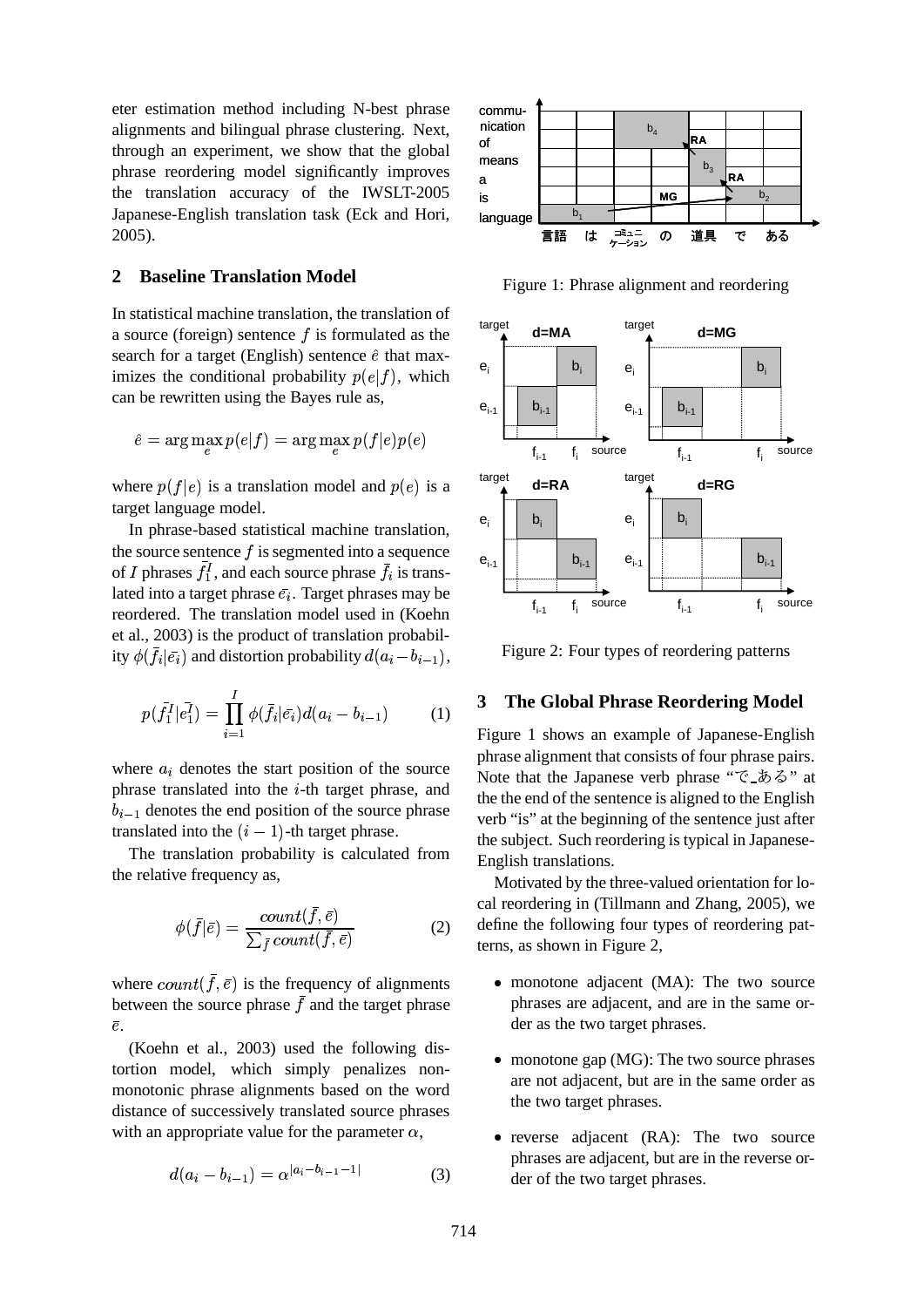|                   | $J$ -to- $E$ | $C$ -to- $E$ |
|-------------------|--------------|--------------|
| Monotone Adjacent | 0.441        | 0.828        |
| Monotone Gap      | 0.281        | 0.106        |
| Reverse Adjacent  | 0.206        | 0.033        |
| Reverse Gap       | 0.072        | 0.033        |

Table 1: Percentage of reordering patterns

• reverse gap (RG): The two source phrases are not adjacent, and are in the reverse order as the two target phrases.

For the global reordering model, we only consider the cases in which the two target phrases are adjacent because, in decoding, the target sentence is generated from left to right and phrase by phrase. If we are to generate the  $i$ -th target phrase *i* from the source phrase  $f_i$ , we call  $\bar{e}_i$  and  $f_i$  the current block  $b_i$ , and  $\bar{e}_{i-1}$  and  $f_{i-1}$  the previous block  $b_{i-1}$ .

Table 1 shows the percentage of each reordering pattern that appeared in the N-best phrase alignments of the training bilingual sentences for the IWSLT 2005 Japanese-English and Chinese-English translation tasks (Eck and Hori, 2005). Since non-local reorderings such as monotone gap and reverse gap are more frequent in Japanese to English translations, they are worth modeling explicitly in this reordering model.

Since the probability of reordering pattern  $d$  (intended to stand for 'distortion') is conditioned on the current and previous blocks, the global phrase reordering model is formalized as follows:

$$
p(d|\bar{e}_{i-1}, \bar{e}_i, \bar{f}_{i-1}, \bar{f}_i)
$$
\n
$$
\tag{4}
$$

We can replace the conventional word distancebased distortion probability  $d(a_i - b_{i-1})$  in Equation (1) with the global phrase reordering model in Equation (4) with minimal modification of the underlying phrase-based decoding algorithm.

#### **4 Parameter Estimation Method**

In principle, the parameters of the global phrase reordering model in Equation (4) can be estimated from the relative frequencies of respective events in the Viterbi phrase alignment of the training bilingual sentences. This straightforward estimation method, however, often suffers from sparse data problem. To cope with this sparseness, we used N-best phrase alignment and bilingual phrase



Figure 3: Expansion of a phrase pair

clustering. We also investigated various approximations of Equation (4) by reducing the conditional factors.

#### **4.1 N-best Phrase Alignment**

In order to obtain the Viterbi phrase alignment of a bilingual sentence pair, we search for the phrase segmentation and phrase alignment that maximizes the product of the phrase translation probabilities  $p(f_i | \bar{e}_i)$ ,

$$
(\hat{f}_1^I, \hat{e}_1^I) = \arg \max_{\bar{f}_1^I, \bar{e}_1^I} \prod_{i=1}^I p(\bar{f}_i | \bar{e}_i)
$$
 (5)

Phrase translation probabilities are approximated using word translation probabilities  $p(f_i|e_i)$  and  $p(e_i|f_i)$  as follows,

$$
p(\bar{f}|\bar{e}) = \prod_{j} \sum_{i} p(f_j|e_i) + p(e_i|f_j) \qquad (6)
$$

where  $f_i$  and  $e_i$  are words in the target and source phrases.

The phrase alignment based on Equation (5) can be thought of as an extension of word alignment based on the IBM Model 1 to phrase alignment. Note that bilingual phrase segmentation (phrase extraction) is also done using the same criteria. The approximation in Equation (6) is motivated by (Vogel et al., 2003). Here, we added the second term  $p(e_i|f_j)$  to cope with the asymmetry between  $p(f_i|e_i)$  and  $p(e_i|f_i)$ . The word translation probabilities are estimated using the GIZA++ (Och and Ney, 2003).

The above search is implemented in the following way:

1. All source word and target word pairs are considered to be initial phrase pairs.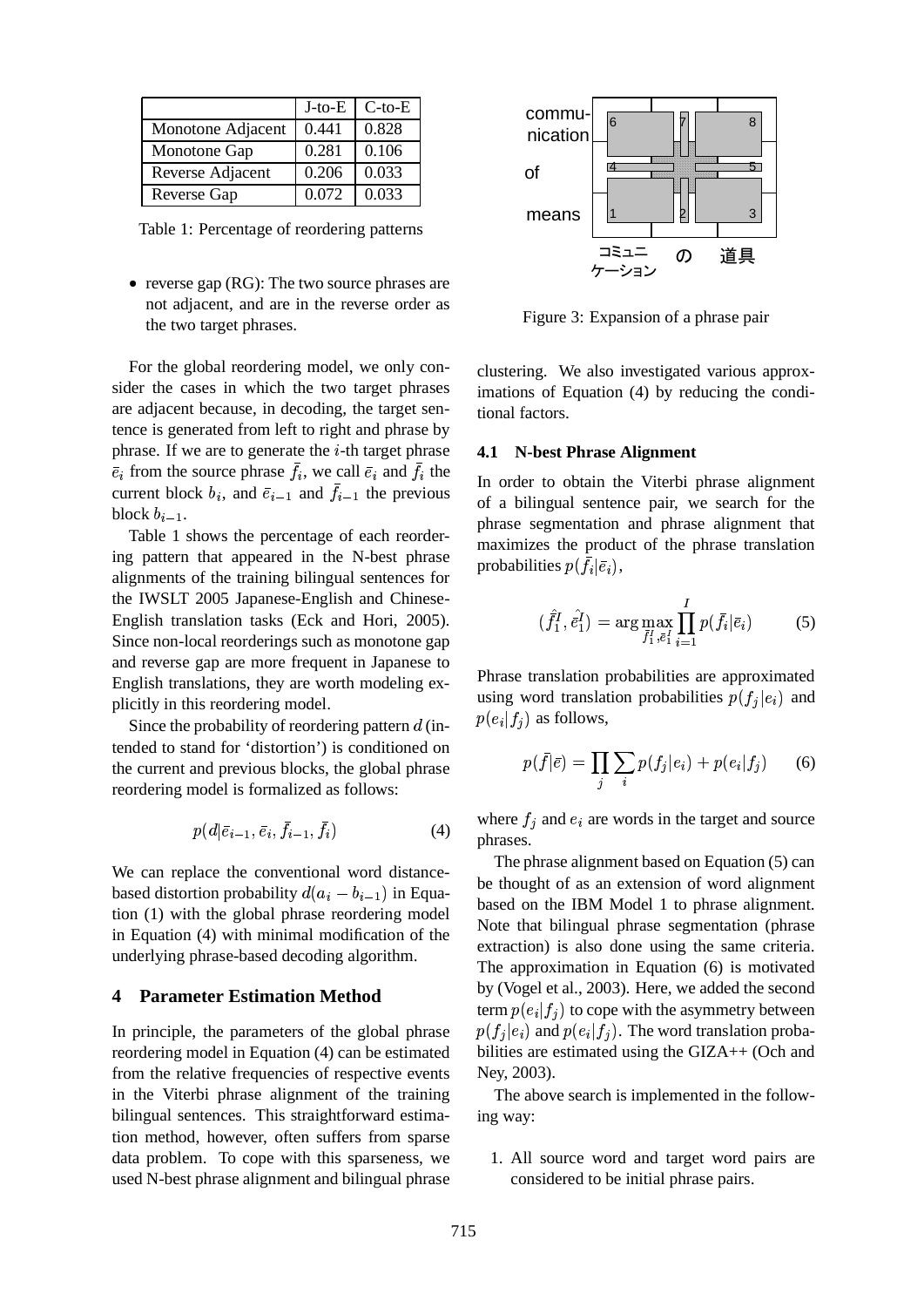- 2. If the phrase translation probability of the phrase pair is less than the threshold, it is deleted.
- 3. Each phrase pair is expanded toward the eight neighboring directions as shown in Figure 3.
- 4. If the phrase translation probability of the expanded phrase pair is less than the threshold, it is deleted.
- 5. The process of expansion and deletion is repeated until no further expansion is possible.
- 6. The consistent N-best phrase alignment are searched from all combinations of the above phrase pairs.

The search for consistent Viterbi phrase alignments can be implemented as a phrase-based decoder using a beam search whose outputs are constrained only to the target sentence. The consistent N-best phrase alignment can be obtained by using A\* search as described in (Ueffing et al., 2002). We did not use any reordering constraints, such as IBM constraint and ITG constraint in the search for the N-best phrase alignment (Zens et al., 2004).

The thresholds used in the search are the following: the minimum phrase translation probability is 0.0001. The maximum number of translation candidates for each phrase is 20. The beam width is 1e-10, the stack size (for each target candidate word length) is 1000. We found that, compared with the decoding of sentence translation, we have to search significantly larger space for the N-best phrase alignment.

Figure 3 shows an example of phrase pair expansion toward eight neighbors. If the current phrase pair is  $(0, 0, 0)$ , the expanded phrase pairs are (コミュニケーション\_の, means\_of), (の, means\_of), (の\_道具, means\_of), (コミュニケーシ <sup>信</sup> 亏\_レ┹\_亦 ョン\_の, of), (の\_道具, of), (コミュニケーション\_\_\_\_\_the\_11g  $\mathcal{D}$ , of communication), ( $\mathcal{D}$ , of communication), and  $(\mathcal{O}\_\mathbb{H}^1$ , of communication).

Figure 4 shows an example of the best three phrase alignments for a Japanese-English bilingual sentence. For the estimation of the global phrase reordering model, preliminary tests have shown that the appropriate N-best number is 20. In counting the events for the relative frequency estimation, we treat all N-best phrase alignments equally.

For comparison, we also implemented a different N-best phrase alignment method, where



Figure 4: N-best phrase alignments

phrase pairs are extracted using the standard phrase extraction method described in (Koehn et al., 2003). We call this conventional phrase extraction method "grow-diag-final", and the proposed phrase extraction method "ppicker" (this is intended to stand for phrase picker).

### **4.2 Bilingual Phrase Clustering**

The second approach to cope with the sparseness in Equation (4) is to group the phrases into equivalence classes. We used a bilingual word clustering tool, mkcls (Och et al., 1999) for this purpose. It forms partitions of the vocabulary of the two languages to maximize the joint probability of the training bilingual corpus.

In order to perform bilingual phrase clustering, all words in a phrase are concatenated by an underscore '.' to form a pseudo word. We then use the modified bilingual sentences as the input to mkcls. We treat all N-best phrase alignments equally. Thus, the phrase alignments in Figure 4 are converted to the following three bilingual sentence pairs.

信号\_は\_赤\_でし\_た the \_light\_was\_red 信号 は 赤 でし た the \_light was\_red 信号\_は 赤 でし\_た the\_light was red

Preliminary tests have shown that the appropriate number of classes for the estimation of the global phrase reordering model is 20.

As a comparison, we also tried two phrase classification methods based on the part of speech of the head word (Ohashi et al., 2005). We defined (arguably) the first word of each English phrase and the last word of each Japanese phrase as the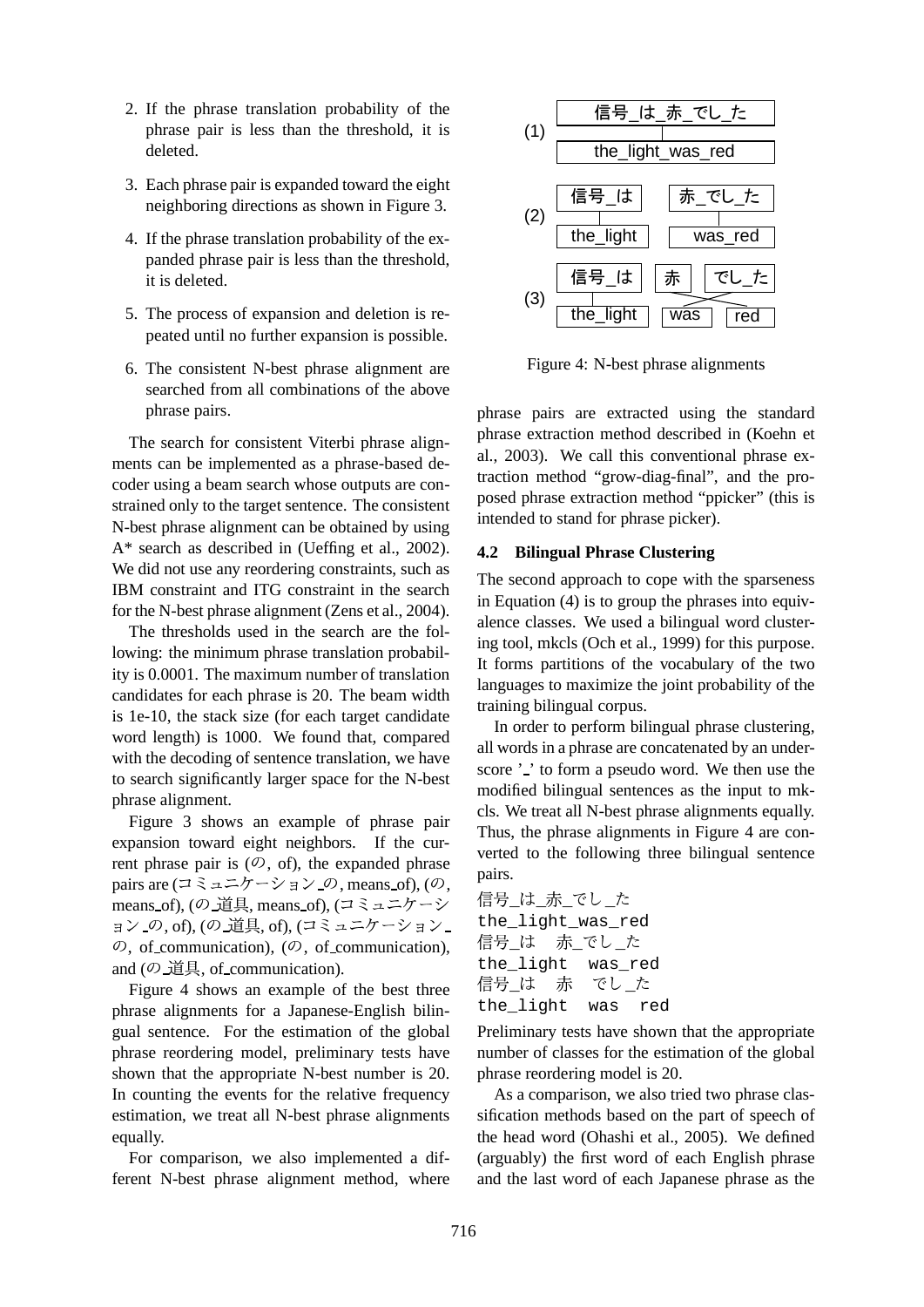| shorthand         | reordering model                               |
|-------------------|------------------------------------------------|
| baseline          | $\alpha  a_i-b_{i-1}-1 $                       |
| φ                 | p(d)                                           |
| e[0]              | $p(d \bar{e}_i)$                               |
| f[0]              | $p(d f_i)$                                     |
| e[0]f[0]          | $p(d \bar{e}_i, f_i)$                          |
| $e[-1]f[0]$       | $p(d \bar{e}_{i-1},f_i)$                       |
| $e[0]f[-1,0]$     | $p(d \bar{e}_i,\bar{f}_{i-1},f_i)$             |
| $e[-1]$ f[-1,0]   | $p(d \bar{e}_{i-1},\bar{f}_{i-1},\bar{f}_{i})$ |
| $e[-1,0]f[0]$     | $p(d \bar{e}_{i-1}, \bar{e}_i, f_i)$           |
| $e[-1,0]$ f[-1,0] | $p(d \bar{e}_{i-1}, \bar{e}_i, f_{i-1}, f_i)$  |

Table 2: All reordering models tried in the experiments

head word. We then used the part of speech of the head word as the phrase class. We call this method "1pos". Since we are not sure whether it is appropriate to introduce asymmetry in head word selection, we also tried a "2pos" method, where the parts of speech of both the first and the last words are used for phrase classification.

#### **4.3 Conditioning Factor of Reordering**

The third approach to cope with sparseness in Equation (4) is to approximate the equation by reducing the conditioning factors.

Other than the baseline word distance-based reordering model and the Equation (4) itself, we tried eight different approximations of Equation (4) as shown in Table 2, where, the symbol in the left column is the shorthand for the reordering model in the right column.

The approximations are designed based on two intuitions. The current block  $(\bar{e}_i$  and  $f_i)$  would probably be more important than the previous block ( $\bar{e}_{i-1}$  and  $f_{i-1}$ ). The previous target phrase  $(\bar{e}_{i-1})$  might be more important than the current target phrase  $(\bar{e}_i)$  because the distortion model of IBM 4 is conditioned on  $\bar{e}_{i-1}$ ,  $f_{i-1}$  and  $f_i$ . The appropriate form of the global phrase reordering model is decided through experimentation.

#### **5 Experiments**

## **5.1 Corpus and Tools**

We used the IWSLT-2005 Japanese-English translation task (Eck and Hori, 2005) for evaluating the proposed global phrase reordering model. We report results using the well-known automatic evaluation metrics Bleu (Papineni et al., 2002).

IWSLT (International Workshop on Spoken

|          | Sentences | Words   | Vocabulary |
|----------|-----------|---------|------------|
| Japanese | 20,000    | 198,453 | 9.277      |
| English  | 20,000    | 183,452 | 6.956      |

Table 3: IWSLT 2005 Japanese-English training data

Language Translation) 2005 is an evaluation campaign for spoken language translation.Its task domain encompasses basic travel conversations. 20,000 bilingual sentences are provided for training. Table 3 shows the number of words and the size of vocabulary of the training data. The average sentence length of Japanese is 9.9 words, while that of English is 9.2 words.

Two development sets, each containing 500 source sentences, are also provided and each development sentence comes with 16 reference translations. We used the second development set (devset2) for the experiments described in this paper. This 20,000 sentence corpus allows for fast experimentation and enables us to study different aspects of the proposed global phrase reordering model.

Japanese word segmentation was done using ChaSen<sup>2</sup> and English tokenization was done using a tool provided by  $LDC<sup>3</sup>$ . For the phrase classification based on the parts of speech of the head word, we used the first two layers of the Chasen's part of speech tag for Japanese. For English part of speech tagging, we used  $MXPOST<sup>4</sup>$ .

Word translation probabilities are obtained by using GIZA++ (Och and Ney, 2003). For training, all English words are made in lower case. We used a back-off word trigram model as the language model. It is trained from the lowercased English side of the training corpus using a statistical language modeling toolkit, Palmkit<sup>5</sup>.

We implemented our own decoder based on the algorithm described in (Ueffing et al., 2002). For decoding, we used phrase translation probability, lexical translation probability, word penalty, and distortion (phrase reordering) probability. Minimum error rate training was not used for weight optimization.

The thresholds used in the decoding are the following: the minimum phrase translation probability is 0.01. The maximum number of translation

<sup>2</sup> http://chasen.aist-nara.ac.jp/

<sup>3</sup> http://www.cis.upenn.edu/˜treebank/tokenizer.sed

<sup>4</sup> http://www.cis.upenn.edu/˜adwait/statnlp.html

<sup>5</sup> http://palmkit.sourceforge.net/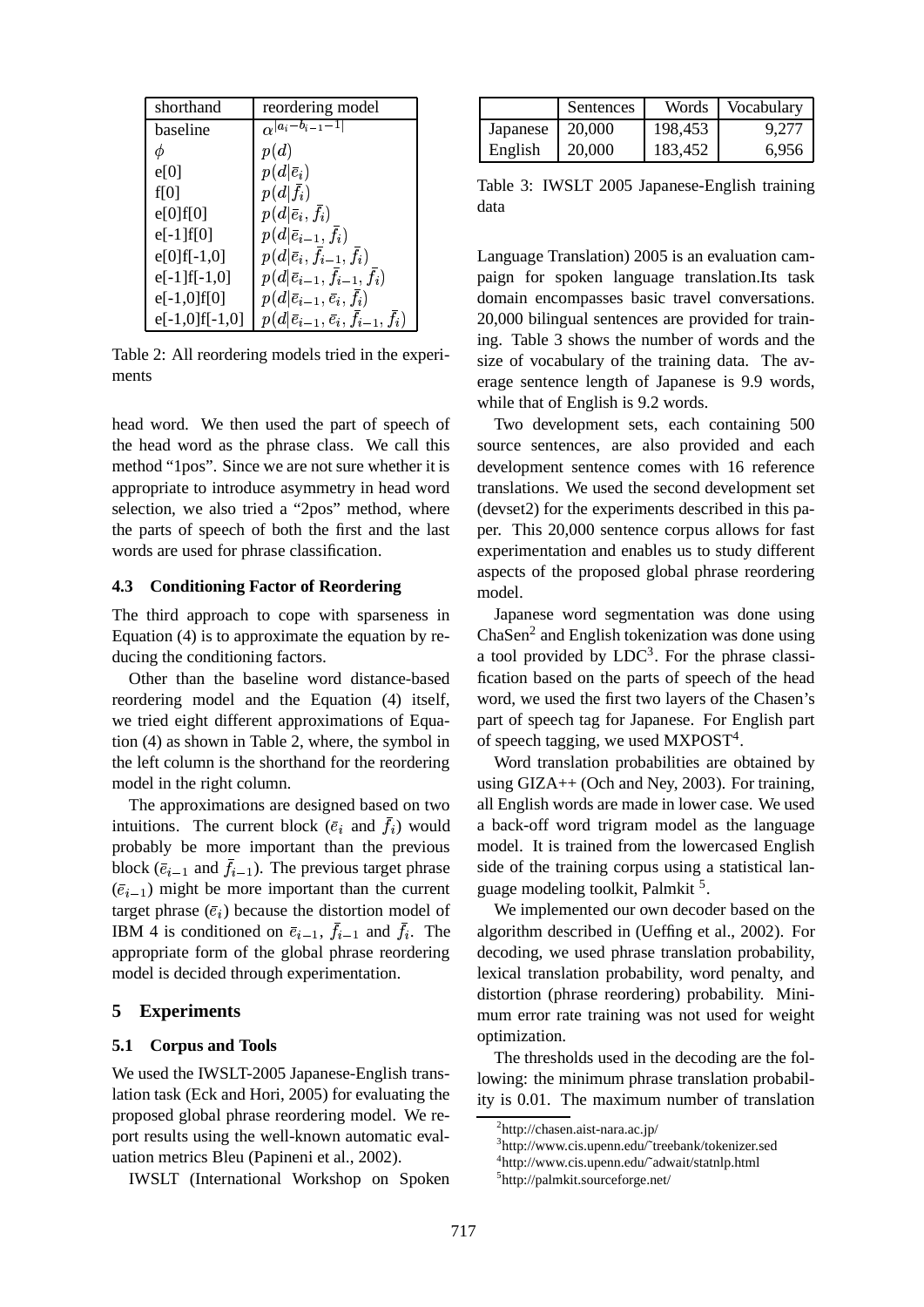|                   | ppicker |       | grow-diag-fi nal |       |
|-------------------|---------|-------|------------------|-------|
|                   | class   | lex   | class            | lex   |
| baseline          | 0.400   | 0.400 | 0.343            | 0.343 |
| φ                 | 0.407   | 0.407 | 0.350            | 0.350 |
| f[0]              | 0.417   | 0.410 | 0.362            | 0.356 |
| e[0]              | 0.422   | 0.416 | 0.356            | 0.360 |
| e[0]f[0]          | 0.422   | 0.404 | 0.355            | 0.353 |
| $e[0]$ f[-1,0]    | 0.407   | 0.381 | 0.346            | 0.327 |
| $e[-1,0]f[0]$     | 0.410   | 0.392 | 0.348            | 0.341 |
| $e[-1,0]$ f[-1,0] | 0.394   | 0.387 | 0.339            | 0.340 |

Table 4: BLEU score of reordering models with different phrase extraction methods

candidates for each phrase is 10. The beam width is 1e-5, the stack size (for each target candidate word length) is 100.

#### **5.2 Clustered and Lexicalized Model**

Figure 5 shows the BLEU score of clustered and lexical reordering model with different conditioning factors. Here, "class" shows the accuracy when the identity of each phrase is represented by its class, which is obtained by the bilingual phrase clustering, while "lex" shows the accuracy when the identity of each phrases is represented by its lexical form.

The clustered reordering model "class" is generally better than the lexicalized reordering model "lex". The accuracy of "lex" drops rapidly as the number of conditioning factors increases. The reordering models using the part of speech of the head word for phrase classification such as "1pos" and "2pos" are somewhere in between.

The best score is achieved by the clustered model when the phrase reordering pattern is conditioned on either the current target phrase  $\bar{e}_i$  or the current block, namely phrase pair  $\bar{e}_i$  and  $f_i$ . They are significantly better than the baseline of the word distance-based reordering model.

# **5.3 Interaction between Phrase Extraction and Phrase Alignment**

Table 4 shows the BLEU score of reordering models with different phrase extraction methods. Here, "ppicker" shows the accuracy when phrases are extracted by using the N-best phrase alignment method described in Section 4.1, while "growdiag-final" shows the accuracy when phrases are extracted using the standard phrase extraction algorithm described in (Koehn et al., 2003).

It is obvious that, for building the global phrase reordering model, our phrase extraction method is significantly better than the conventional phrase extraction method. We assume this is because the proposed N-best phrase alignment method optimizes the combination of phrase extraction (segmentation) and phrase alignment in a sentence.

# **5.4 Global and Local Reordering Model**

In order to show the advantages of explicitly modeling global phrase reordering, we implemented a different reordering model where the reordering pattern is classified into three values: monotone adjacent, reverse adjacent and neutral. By collapsing monotone gap and reverse gap into neutral, it can be thought of as a local reordering model similar to the block orientation bigram (Tillmann and Zhang, 2005).

Figure 6 shows the BLEU score of the local and global reordering models. Here, "class3" and "lex3"represent the three-valued local reordering model, while "class4" and "lex4"represent the four-valued global reordering model. "Class" and "lex" represent clustered and lexical models, respectively. We used "grow-diag-final" for phrase extraction in this experiment.

It is obvious that the four-valued global reordering model consistently outperformed the threevalued local reordering model under various conditioning factors.

# **6 Discussion**

As shown in Figure 5, the reordering model of Equation (4) (indicated as  $e[-1,0]$   $f[-1,0]$  in shorthand) suffers from a sparse data problem even if phrase clustering is used. The empirically justifiable global reordering model seems to be the following, conditioned on the classes of source and target phrases:

$$
p(d|class(\bar{e}_i), class(\bar{f}_i)) \qquad \qquad (7)
$$

which is similar to the block orientation bigram (Tillmann and Zhang, 2005). We should note, however, that the block orientation bigram is a joint probability model for the sequence of blocks (source and target phrases) as well as their orientations (reordering pattern) whose purpose is very different from our global phrase reordering model. The advantage of the reordering model is that it can better model global phrase reordering using a four-valued reordering pattern, and it can be easily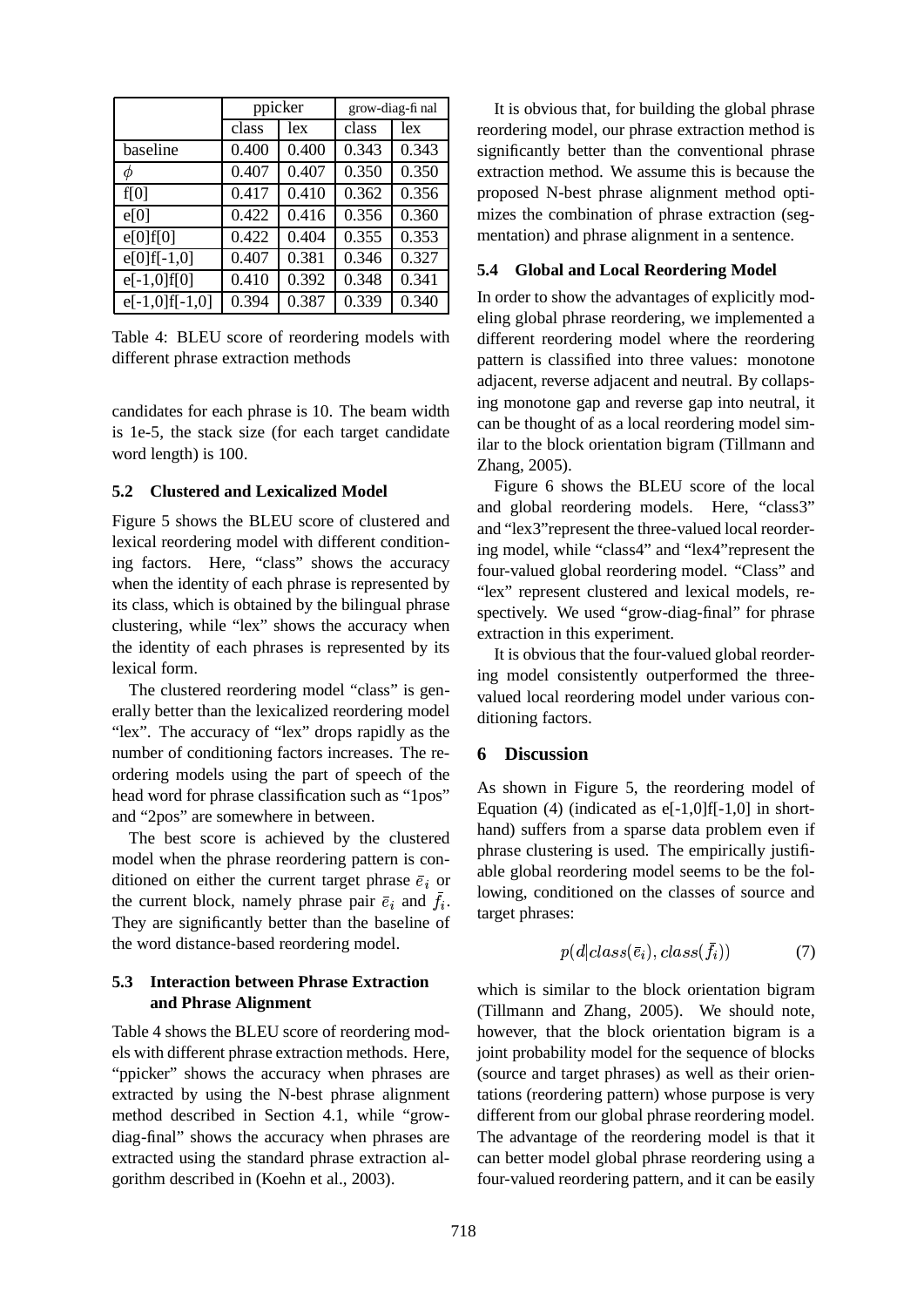

Figure 5: BLEU score for the clustered and lexical reordering model with different conditioning factors

incorporated into a standard phrase-based translation decoder.

The problem of the global phrase reordering model is the cost of parameter estimation. In particular, the N-best phrase alignment described in Section 4.1 is computationally expensive. We must devise a more efficient phrase alignment algorithm that can globally optimize both phrase segmentation (phrase extraction) and phrase alignment.

## **7 Conclusion**

In this paper, we presented a novel global phrase reordering model, that is estimated from the Nbest phrase alignment of training bilingual sentences. Through experiments, we were able to show that our reordering model offers improved translation accuracy over the baseline method.

#### **References**

- Matthias Eck and Chiori Hori. 2005. Overview of the IWSLT 2005 evaluation campaign. In *Proceedings of International Workshop on Spoken Language Translation (IWSLT 2005)*, pages 11–32.
- Philipp Koehn, Franz Josef Och, and Daniel Marcu. 2003. Statistical phrase-based translation. In *Proceedings of the Joint Conference on Human Language Technologies and the Annual Meeting of the North American Chapter of the Association of*

*Computational Linguistics (HLT-NAACL-03)*, pages 127–133.

- Franz Josef Och and Hermann Ney. 2003. A systematic comparison of various statistical alignment models. *Computational Linguistics*, 29(1):19–51.
- Franz Josef Och and Herman Ney. 2004. The alignment template approach to statistical machine translation. *Computational Linguistics*, 30(4):417–449.
- Franz Josef Och, Christoph Tillman, and Hermann Ney. 1999. Improved alignment models for statistical machine translation. In *Proceedings of the 1999 Joint SIGDAT Conference on Empirical Methods in Natural Language Processing and Very Large Corpora (EMNLP/WVLC-99)*, pages 20–28.
- Kazuteru Ohashi, Kazuhide Yamamoto, Kuniko Saito, and Masaaki Nagata. 2005. NUT-NTT statistical machine translation system for IWSLT 2005. In *Proceedings of International Workshop on Spoken Language Translation*, pages 128–133.
- Kishore Papineni, Salim Roukos, Todd Ward, and Wei-Jing Zhu. 2002. Bleu: a method for automatic evaluation of machine translation. In *Proceedings of the 40th Annual Meeting of the Association for Computational Lnguistics (ACL-02)*, pages 311–318.
- Christoph Tillmann and Tong Zhang. 2005. A localized prediction model for statistical machine translation. In *Proceedings of the 43rd Annual Meeting of the Association for Computational Linguistics (ACL-05)*, pages 557–564.
- Nicola Ueffing, Franz Josef Och, and Hermann Ney. 2002. Generation of word graphs in statistical machine translation. In *Proceedings of the Conference*